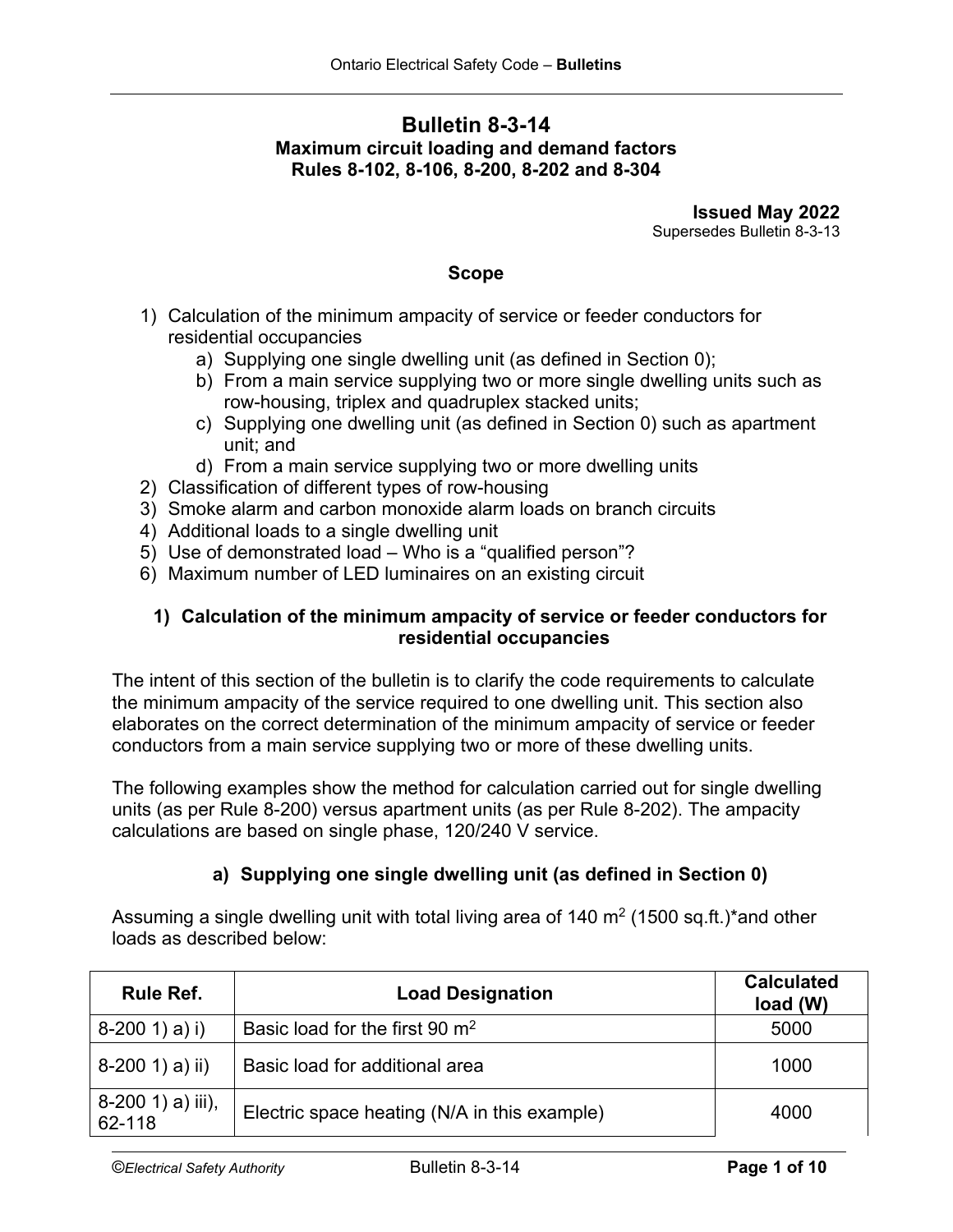| <b>Rule Ref.</b>                                                                         | <b>Load Designation</b>                                                                      | <b>Calculated</b><br>load (W)                 |
|------------------------------------------------------------------------------------------|----------------------------------------------------------------------------------------------|-----------------------------------------------|
| $8-200$ 1) a) iii)                                                                       | Air conditioning (4 kW $@100\% = 4000$ W)                                                    |                                               |
| 8-200 1) a) iii)<br>$8-1064$                                                             | The greater of electrical space-heating and air<br>conditioning loads above                  |                                               |
| $8-200$ 1) a) iv)                                                                        | Electric Range (rated up to 12 kW)                                                           | 6000                                          |
| $8-200$ 1) a) v)                                                                         | Electric tankless water heaters (N/A)                                                        | 0                                             |
| $8-200$ 1) a) vi)                                                                        | Electric vehicle supply equipment - Level 2 (32 A, 240)<br>$V$ @100% = 7680W)**              | 7680                                          |
| $8-200$ 1) a) vi)                                                                        | Other loads $@$ 25% :<br>- Clothes Dryer (5000W)<br>- Electric storage water heater (4500 W) | 2375                                          |
| Total Calculated load for the unit                                                       |                                                                                              | 26055                                         |
| The calculated min. ampacity $(A)$ of the service $(240 \text{ V}, \text{single Phase})$ |                                                                                              | 108.5A                                        |
| $8-2001$                                                                                 | The required min. service rating after applying Rule 8-<br>200 1) b) i)                      |                                               |
| $4 - 004(26)$ &<br>Table 39                                                              | The required min. size 3-wire 120/240V service<br>conductors for this dwelling unit          | No. 2 AWG(Cu)<br>or No. 1/0<br><b>AWG(AI)</b> |
| 14-104                                                                                   | The selected overcurrent protection for this service                                         | 125 A                                         |

(\*) Determination of total living area shall be based on Rule 8-110

(\*\*) The calculation does not account for electrical vehicle energy management system

## **b) From a main service supplying two or more single dwelling units such as row-housing, triplex and quadruplex stacked units**

As per Rule 8-200 2), the minimum ampacity of a service or feeder conductors from a main service supplying six (6) of the above single dwelling units in a row-housing installation together with an assumed 3 kW of common area lighting (outside of the single dwellings):

- The minimum ampacity of each unit feeder conductor, obtained from Subrule 8- 200 1), less the electrical heating and air conditioning loads = 108.5 A -  $(4000/240) = 91.9$  A; plus
- Rule 8-200 2) a) references the application of Rule 8-202 3) a) i) to v):

| $8-2023$ ) a) i) | 100% of the load of first unit (A)         | $= 91.9 \times 100\%$         | 91.9A    |
|------------------|--------------------------------------------|-------------------------------|----------|
| 8-202 3) a) ii)  | 65% of the load of the next 2 units<br>'A) | $= 91.9 \times 2 \times 65\%$ | 119.47 A |
| 8-202 3) a) iii) | 40% of the load of the next 2 units<br>'A) | $= 91.9 \times 2 \times 40\%$ | 73.52 A  |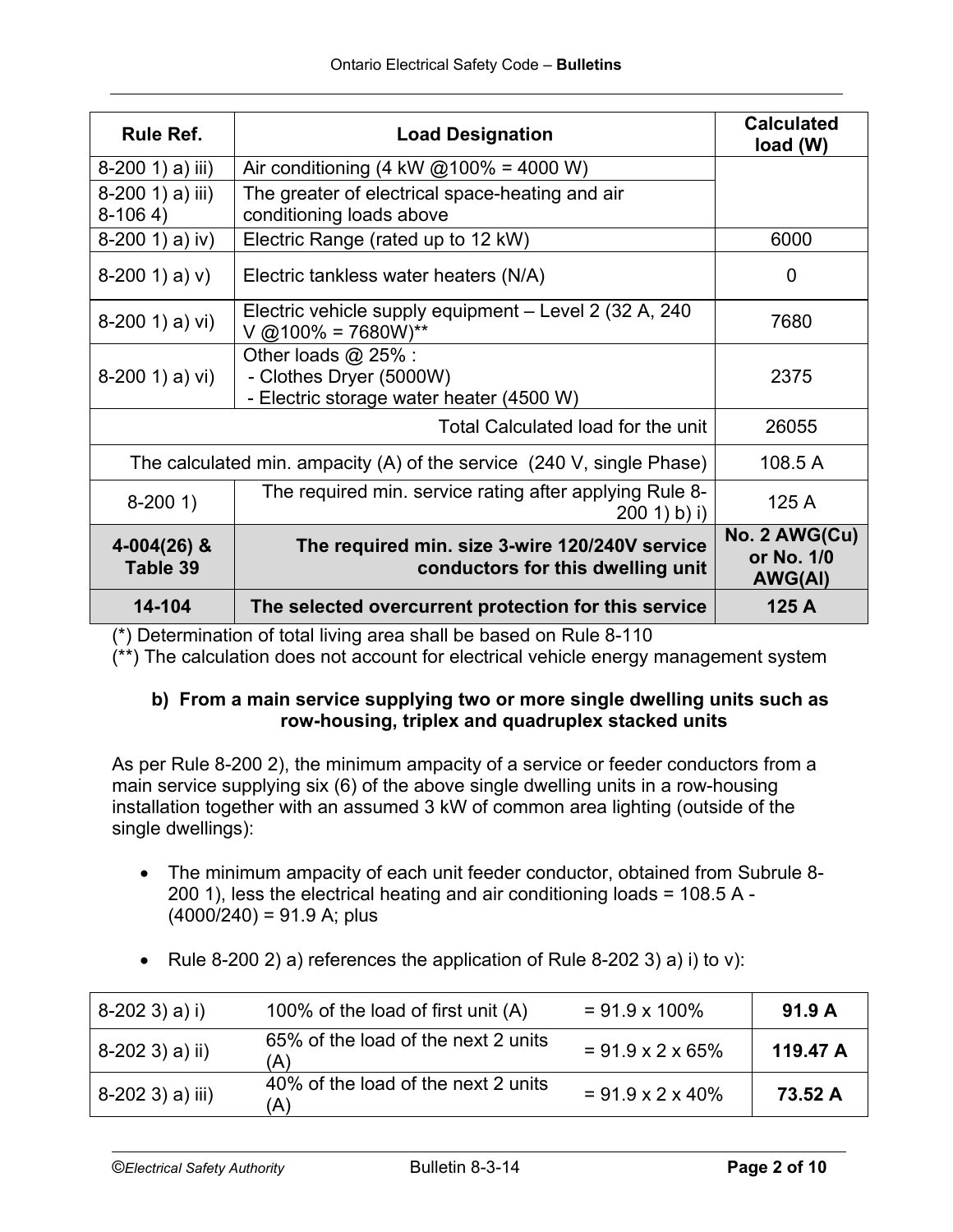| $8-2023$ ) a) iv) | 25% of the load of the next 1 units | $= 91.9 \times 1 \times 25\%$ | 22.9A |
|-------------------|-------------------------------------|-------------------------------|-------|

• Adding other loads as per Rule 8-200 2) b) which references Rule 8-202 3) b) to e)

| $8-2023$ ) b) | Total electrical space heating loads<br>'A)                                                              | N/A                                     | N/A                |
|---------------|----------------------------------------------------------------------------------------------------------|-----------------------------------------|--------------------|
| $8-2023$ ) c) | Total air conditioning loads (A)                                                                         | $= (4000/240) \times 6 \times$<br>100%  | 100 A              |
| $8-2023$ ) e) | $= (3000/240) x$<br>Other loads outside of the dwelling<br>units at 75% (exterior lighting, etc.)<br>75% |                                         | 9.38 A             |
|               |                                                                                                          | Total Calculated load for six units (A) | 444.5 A<br>419.5 A |

# **c) Supplying one dwelling unit (as defined in Section 0) such as apartment unit**

Assuming an apartment unit with total living area of 140  $m<sup>2</sup>$  (1500 sq.ft)\* and other loads as described below:

| <b>Rule Ref.</b>                                                           | <b>Load Designation</b>                                                     |         |
|----------------------------------------------------------------------------|-----------------------------------------------------------------------------|---------|
| $8-202$ 1) a) i)                                                           | Basic load for the first 45 $m2$                                            | 3500    |
| $8-202$ 1) a) ii)                                                          | Basic load for the second 45 m <sup>2</sup>                                 | 1500    |
| $8-202$ 1) a) iii)                                                         | Basic load for additional area                                              | 1000    |
| $8-2021) a)$<br>iv),<br>62-118                                             | Electric space heating (N/A in this example)                                |         |
| $8-202$ 1) a) iv)                                                          | Air conditioning $(4kW \,\omega/100\%)$                                     | 4000    |
| $8-202$ 1) a) iv)<br>$8-1064$                                              | The greater of electrical space-heating and air<br>conditioning loads above |         |
| $8-2021) a) v)$                                                            | Electric range (rated up to 12 kW)                                          |         |
| $8-202$ 1) a) vi)<br>Electric tankless water heaters (N/A in this example) |                                                                             |         |
| $8-2021$ ) a)<br>Other loads $@$ 25% :<br>- Clothes dryer (5 kW)<br>vii)   |                                                                             | 1250    |
|                                                                            | Total Calculated load for the apartment                                     | 17250   |
| $8-2021$ ) a)                                                              | The calculated min. ampacity $(A)$ of the service (240 V,<br>single Phase)  | 71.87 A |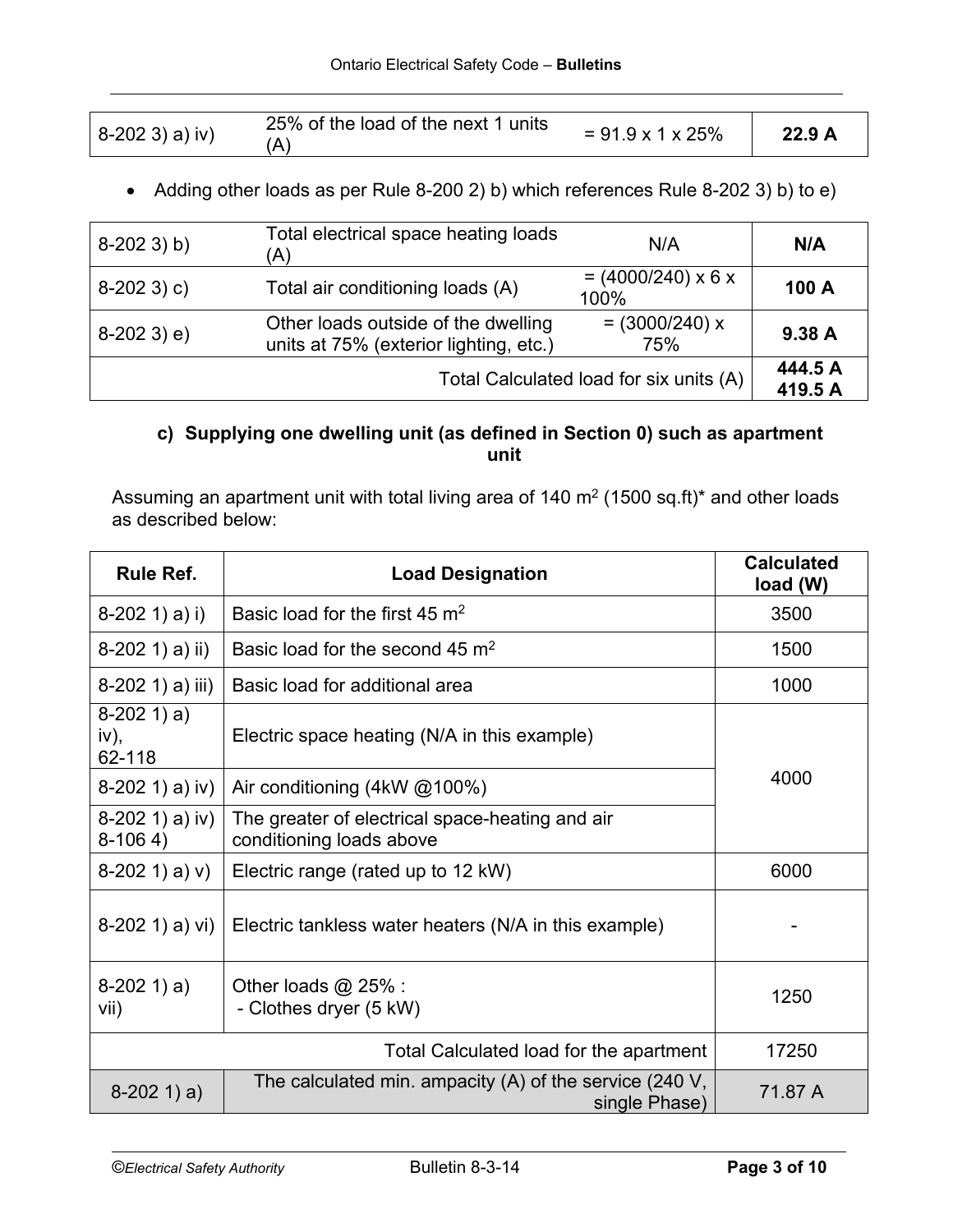| $8-2021$                | The required min. service ampacity after applying Rule 8-<br>$202 1$ ) b)            | 71.87 A                                   |
|-------------------------|--------------------------------------------------------------------------------------|-------------------------------------------|
| 4-004 26) &<br>Table 39 | The required min. size 3-wire 120/240 V service<br>conductors for this dwelling unit | No.3 AWG(Cu)<br>or No.2<br><b>AWG(AI)</b> |
| 14-104                  | The selected overcurrent protection for this service                                 | 100 A                                     |

(\*) Determination of living area shall be based on Rule 8-110

## **d) From a main service supplying two or more dwelling units**

Applying Rule 8-202 3) a) to calculate the minimum ampacity of a service or feeder conductors from a main service supplying eighteen (18) of the above dwelling units in a building, with an assumed 3 kW of common area lighting (outside of the dwelling units):

- Calculated ampacity, obtained from Subrule 8-202 1) a), less the electrical heating and air conditioning loads =  $71.87$  A -  $(4000/240)$  = 55.2 A.
- 8-202 3) a) i) 100% of the load of first unit (A)  $= 55.2 \times 100\%$  **55.2 A** 8-202 3) a)( ii) 65% of the load of the next 2 units  $(A)$ (A) = 55.2 x 2 x 65% **71.76 A** 8-202 3) a) iii)  $\frac{40\%}{(A)}$  of the load of the next 2 units  $= 55.2 \times 2 \times 40\%$  | 44.16 A  $8-202$  3) a) iv)  $25\%$  of the load of the next 13 units (A)  $= 55.2 \times 13 \times$  $25\%$  **179.4 A**
- Applying Rule 8-202 3) a) i) to  $v$ )

• Adding other loads as per Rule 8-202 3) b), c) and d)

| $8-2023$ ) b) | Total electrical space heating loads<br>(A)                                       | N/A                                | N/A     |
|---------------|-----------------------------------------------------------------------------------|------------------------------------|---------|
| $8-2023$ ) c) | Total air conditioning loads (A)                                                  | $= (4000/240) \times 18$<br>x 100% | 300 A   |
| $8-2023$ ) d) | Total electrical vehicle supply<br>equipment Level-2 at 90% (A) <sup>+</sup>      | $=$ 32 x 7 <sup>++</sup> x 90%     | 201.6 A |
| $8-2023$ ) e) | Other loads outside of the<br>apartment units at 75% (exterior<br>lighting, etc.) | $= (3000/240) x$<br>75%            | 9.4A    |
|               | Total Calculated load for eighteen units (A)                                      |                                    | 989.3A  |

(+) The calculation does not account for electrical vehicle energy management system. Demand factor determined as per Table 38

(++) Assuming seven parking spots dedicated for electrical vehicles in this building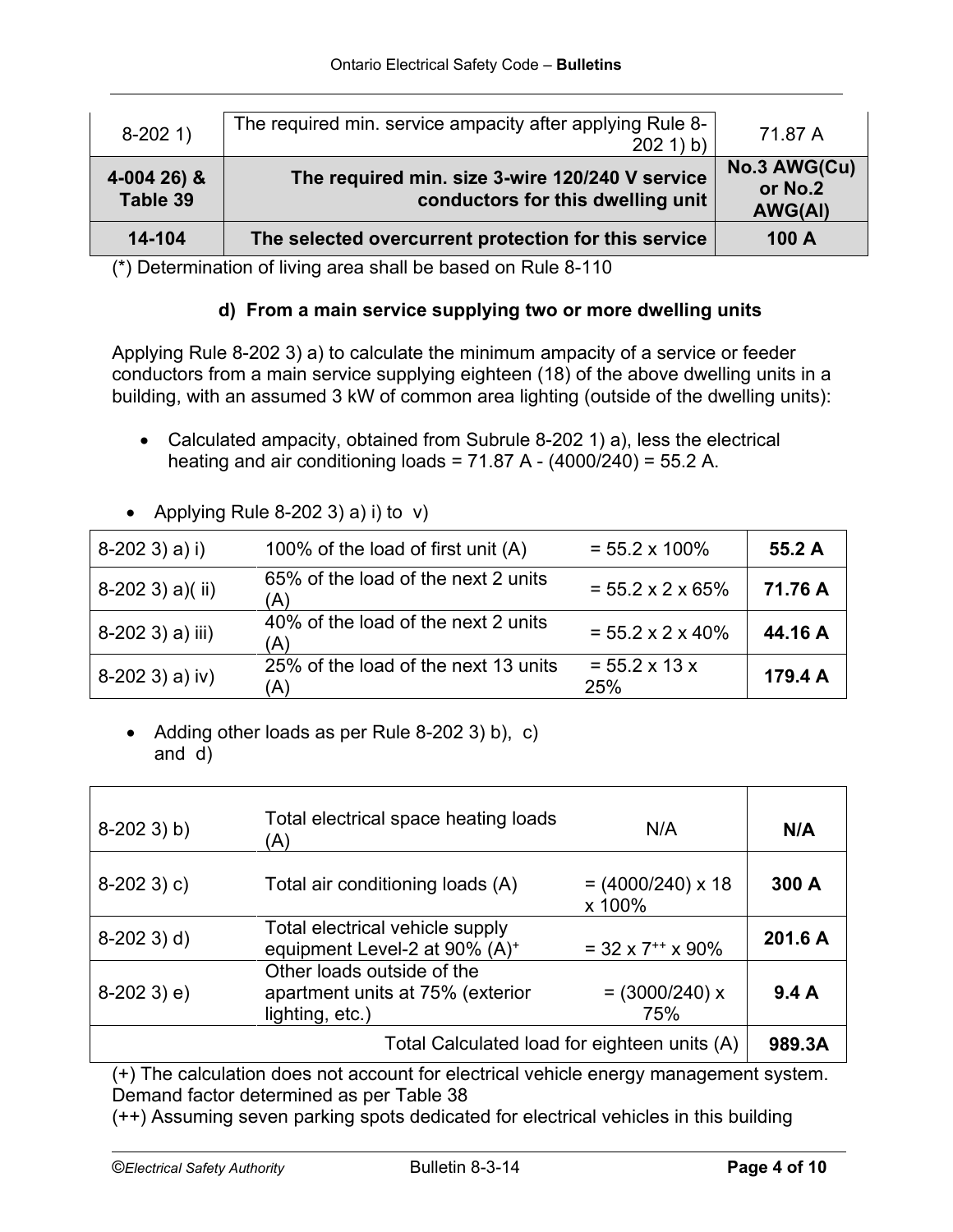## **The next standard size for service equipment and feeder conductors for this building is 1000 A.**

#### **Note**

The result in case of this building is different from the single dwelling calculation example above because it is required to use the calculated ampacity for one unit obtained from Rule 8-202 1) a) in determining the minimum ampacity of building main service.

## **2) Classification of different types of row-housing**

#### **Background**

A question had been asked about the classification of different types of row housing for the purpose of applying Rules 8-200 and 8-202.

#### **Question 1**

When cities and townships define a block of back-to-back townhouses and/or stacked townhouses as "Apartment", does the Ontario Electrical Safety Code (OESC) concur with these definitions for the purpose of applying Rules 8-200 and 8-202 to size the main service feeder supplying two or more of those units?

#### **Answer 1**

No. The units of a block of back-to-back townhouses fall under the OESC definition of "single dwelling" as a form of row housing. Rule 8-200 shall be used to determine the minimum ampacity for the main service feeder supplying two or more of those units. The same concept applies to stacked townhouses with individual ground access.

#### **Rationale 1**

The OESC defines a single dwelling as "a dwelling unit consisting of a detached house, one unit of row housing, or one unit of a semi-detached, duplex, triplex, or quadruplex house."

Back to back row housing units which do not have back yards and instead share a common rear wall are still considered as row housing (single dwelling units) for application of the OESC. Stacked units of row housing with individual ground access will also be considered as row housing.

#### **3) Smoke alarms and carbon monoxide alarms loads on branch circuits**

#### **Question 2**

In dwelling units, how many smoke/carbon monoxide alarms can be connected to a branch circuit?

#### **Answer 2**

• For branch circuits where the load is unknown (such as circuits that supply a mix of lighting and general purpose receptacles), each smoke alarm shall be counted as one outlet.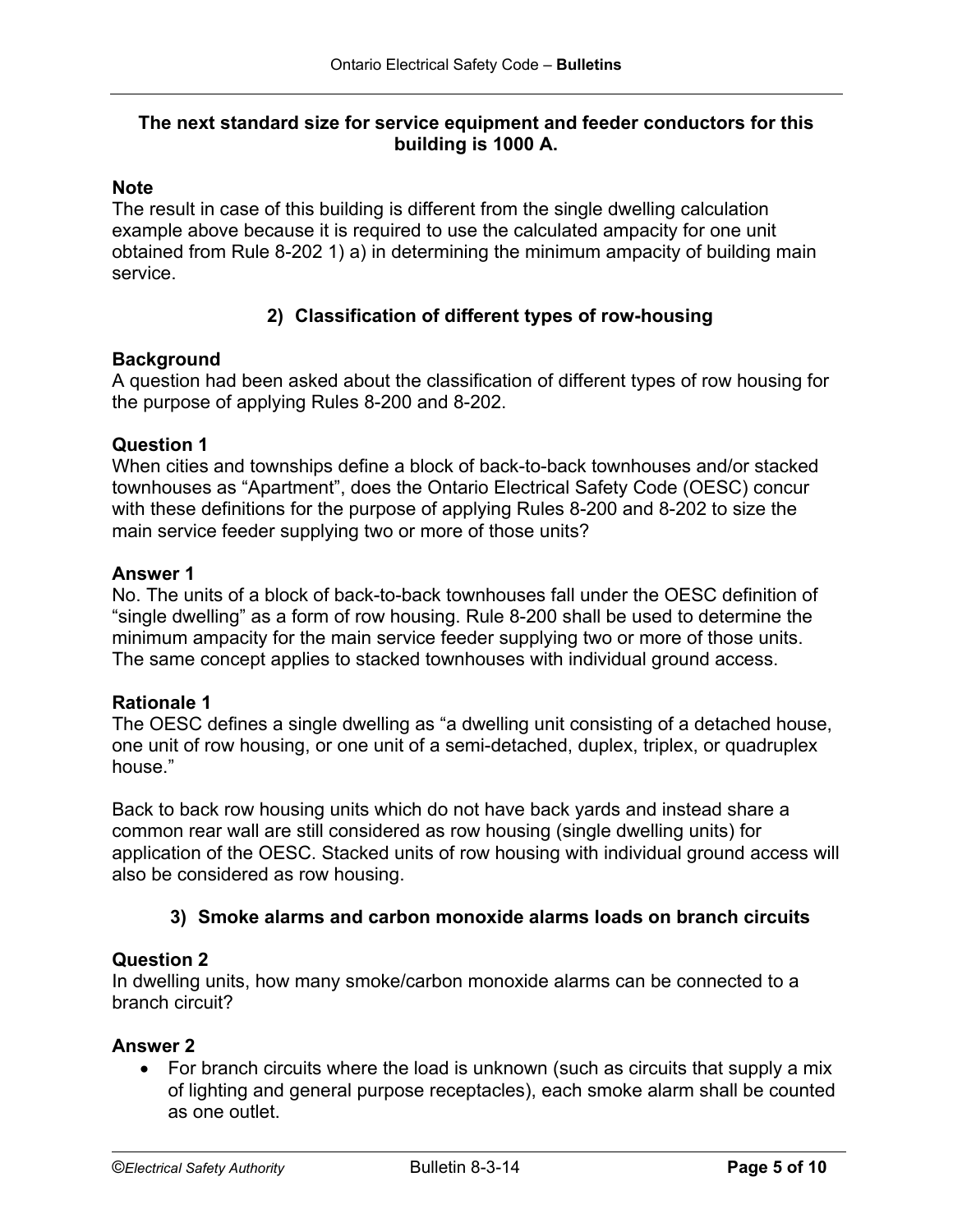- For branch circuits where the load is known (such as a circuit with only lighting and no receptacles):
	- $\circ$  Rule 8-304 3) permits, on any 2-wire circuit, the number of outlets per branch circuit (prescribed in Subrule 1)) to be exceeded, provided that the total connected load does not exceed the continuous operation rating of the overcurrent protection device (OCPD) protecting the circuit
	- o Example 1: more than 12 smoke alarms can be connected to an unmarked (or 80% continuous operation rating) 15 A OCPD, provided that the total connected load does not exceed 80% of the continuous operation rating of the OPCD
	- o Example 2: more than 15 smoke alarms can be connected to a 100% continuous operation rated 15 A OCPD, provided that the connected load does not exceed 100% of the continuous operation rating of the OCPD

## **Rationale 2**

Smoke alarms with a visual component (strobe) may have a current rating of up to 1 A; therefore each of these alarms shall be counted as one outlet for the application of Rule 8-304.

#### **Notes**

- 1. Overall length of branch circuit wiring feeding alarms (up to the furthest point on the circuit) is required to comply with voltage drop requirements in Rule 8-102 and bulletin 8-6-\*.
- 2. A manufacturer may limit the number of interconnected smoke alarms on a circuit, refer to manufacturer installation instructions

## **4) Additional loads to a single dwelling unit**

Questions have been asked if a service upgrade is required when additional loads, such as a hot tub or electrical vehicle supply equipment, are added to the existing service of a single dwelling unit.

A typical service calculation using Rule 8-200 for an average 2500 ft2 dwelling (without electric heat) containing a range, an air conditioner and a dryer results in a demand load of 85 A. It has been found that the actual demand for this typical dwelling is below the calculated load, as per Rule 8-200.

## **Question 3**

When is it permitted to connect a hot tub to an existing 100 A service without increasing the service size?

#### **Answer 3**

Based on Rule 8-106 8), it is permitted to use a detailed load (demonstrated load), as obtained from the local distribution company (LDC), indicting the existing peak demand over the last 12 months (see Diagram B1 for example), plus the hot tub nameplate rating to calculate the new demand. The existing 100 A service should be sufficient if the conductors are No. 3 AWG Cu or 90 A when No. 2 AWG Al.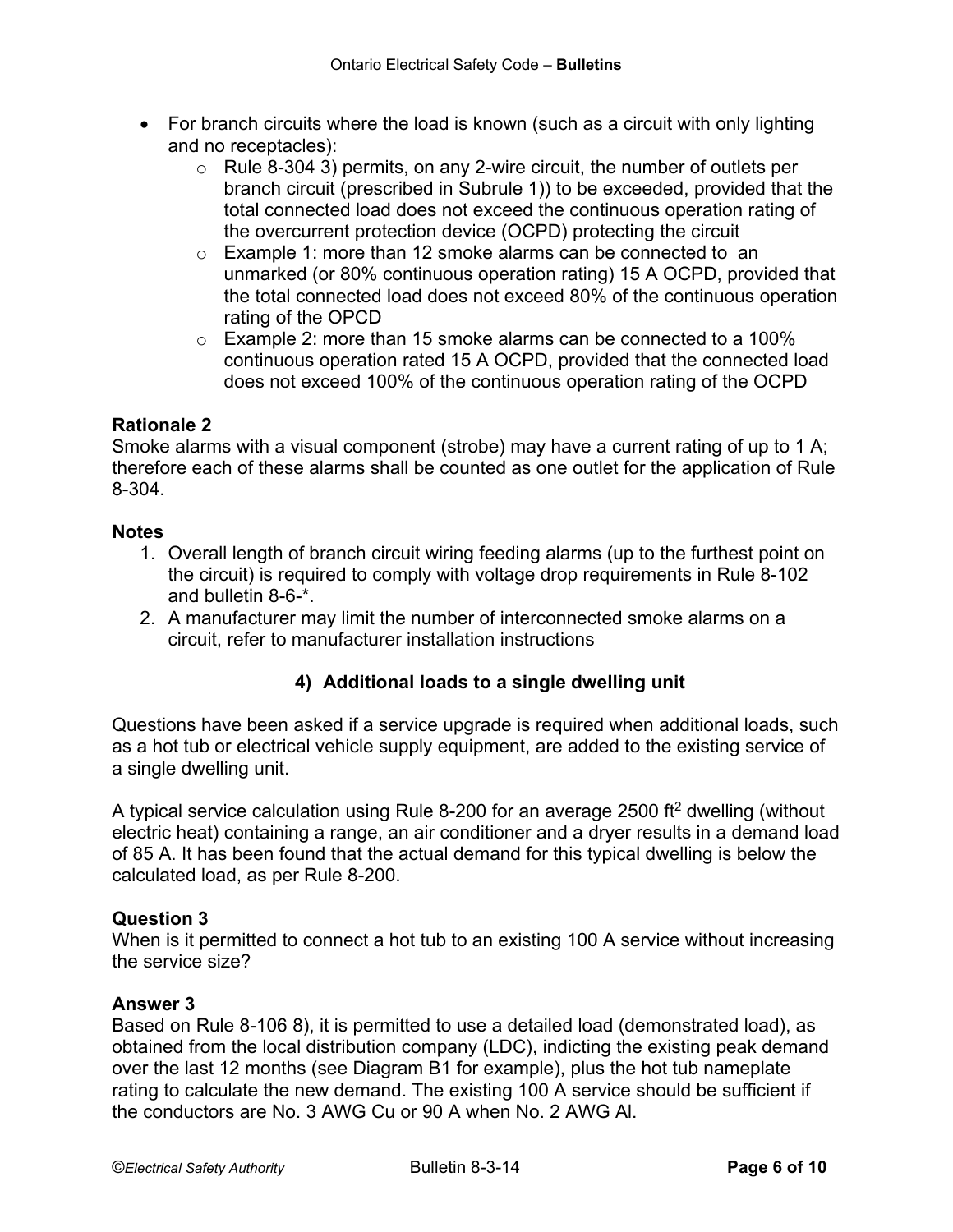## **Calculation**

Peak Demand Ampacity + Hot Tub Nameplate Ampacity ≤ 89 A (for No. 4 AWG Cu)

## **Diagram B1 – Example, LDC Historical Demand over the last 12 months for single-family dwelling**



# **Question 4**

What is the peak power demand when peak energy demand is supplied for a residential dwelling unit?

## **Answer 4**

In order to assist users in determining the maximum demand, the following shall be permitted in performing peak demand calculations.

Max Amps = ((highest LDC supplied value in a hourly interval kWh) X 125%) X 1000 / 240V

Note: The inclusion of 25% is to make provision for diversity that might occur during the hour.

Example 100A service for a single dwelling unit

Max kWh = 9.99 kWh X 1.25= 12.49

Max Amps = 12.49 X 1000 = 12490 ÷ 240 = 52.04 A

100 A Service – 52.04 A= 47.96 A for future loads.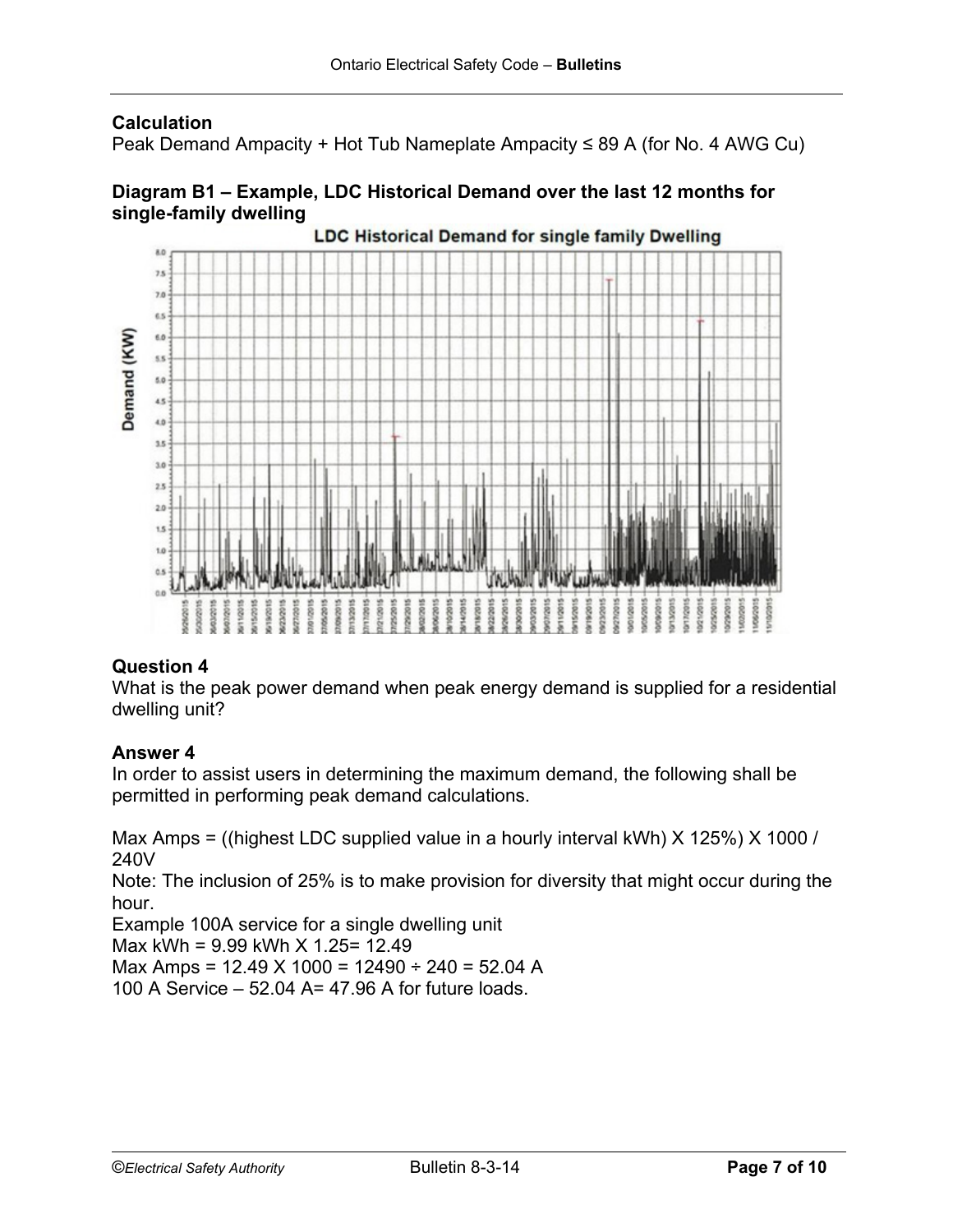## **5) Use of demonstrated load - Who is a "qualified person"?**

### **Background**

Rules 8-106 5) and 8-106 9) of the OESC permit a "qualified person" to determine the demand factors for air conditioning or motor loads, and to use demonstrated load (as defined in Section 8) for feeder and service calculations for facilities other than residential.

This bulletin intends to address some questions related to the application of Rule 8-106.

#### **Question 5**

For the purpose of application of Rules 8-106 5) and 8-106 9), who can be considered a "qualified person"?

#### **Answer 5**

ESA will consider a person such as a professional engineer, designer, licensed electrical contractor, facility operator/ owner or other representative as the qualified person to:

- use different demand factors for motor or air conditioning loads (based on knowledge of the process and sequence of operation of these loads), as per Rule 8-106 5); or
- utilize historical demonstrated load for a facility, as per Rule 8-106 9).

An individual that chooses to use a demonstrated load and/or uses demands factors for motor or air conditioning loads not stated in the OESC, is responsible for any undesired consequences of system(s) malfunction or nuisance service interruption to these feeders.

#### **Question 6**

Does ESA require the submission of a deviation request to use different demand factors for motors and air conditioning loads?

#### **Answer 6**

No. Notwithstanding Rule 8-106 5), a deviation request is not required to be submitted to ESA for the application of Rule 8-106 5).

#### **6) Maximum number of LED luminaires on an existing circuit**

#### **Background**

Rule 8-304 1) a) b) does not permit, on any 2-wire branch circuit where the loads are unknown, the number of outlets to exceed 12 per 15 A branch circuit where the OCPD is unmarked (or marked 80% continuous operation rating) and 15 outlets per 15 A branch circuit where the OCPD is marked for 100% continuous operation. For unknown loads, outlets are considered to be 1 A loads.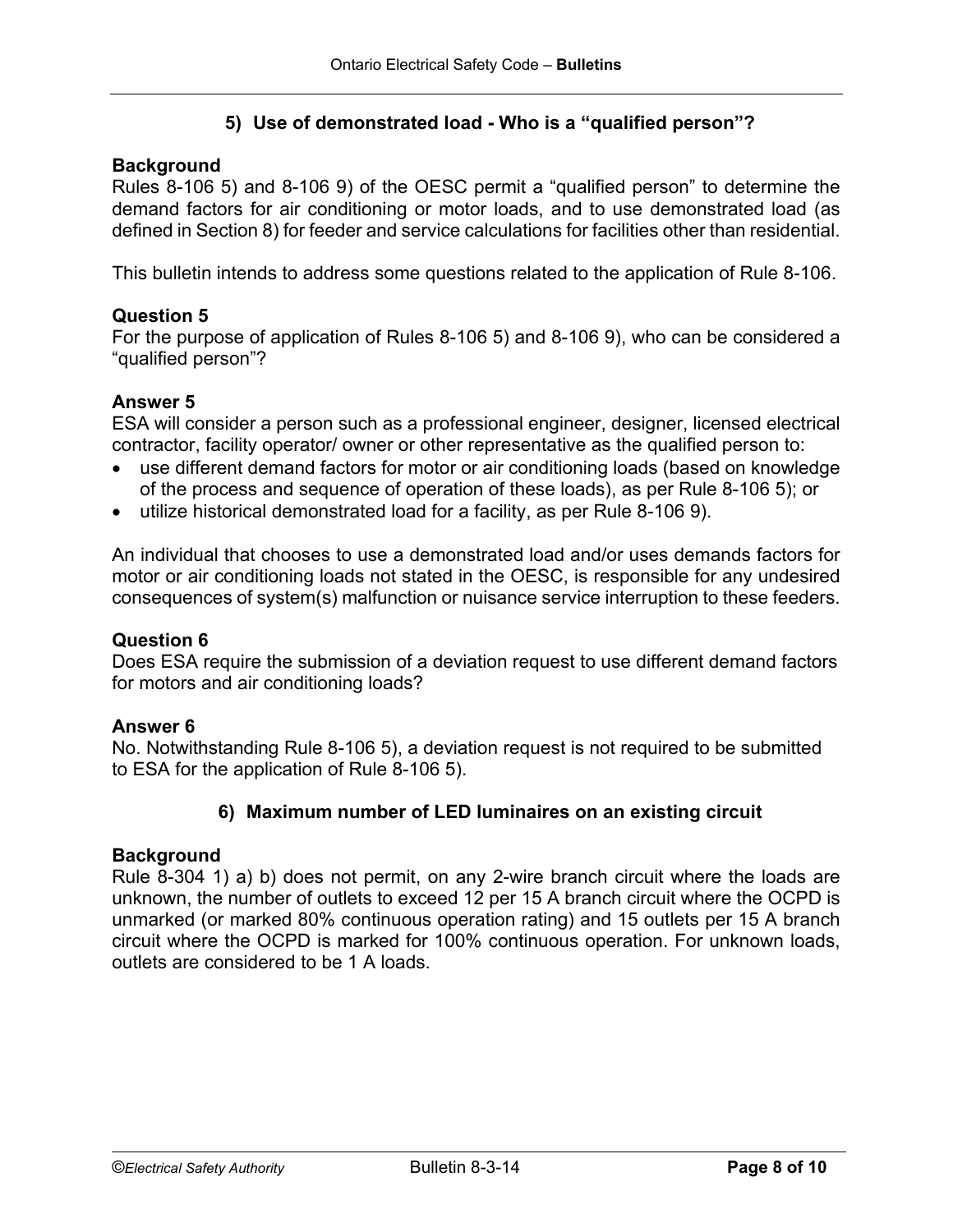With more efficient lighting such as LEDs, questions have been raised regarding the application of Rule 8-304 3), where medium base socket luminaires are replaced with low watt LED luminaires and additional low wattage LED luminaires are installed.

Subrule 3) permits the maximum number of outlets to exceed the prescribed number of outlets in Subrule 1), provided that the load is known and that it does not exceed the maximum continuous operation rating of the OCPD.

| <b>Date</b><br>$\overline{\mathbf{v}}$ | <b>Time</b><br>÷ | <b>Rate Type</b><br>$\checkmark$ | <b>Consumption (kWh)</b><br>$+1$ | Cost |
|----------------------------------------|------------------|----------------------------------|----------------------------------|------|
| 07/29/2018                             | 5:00 PM          | Off-Peak                         | 9.99                             | 0.65 |
| 07/29/2018                             | 4:00 PM          | Off-Peak                         | 9.75                             | 0.63 |
| 08/18/2018                             | 3:00 PM          | Off-Peak                         | 8.98                             | 0.58 |
| 07/21/2018                             | 1:00 PM          | Off-Peak                         | 8.93                             | 0.58 |
| 04/15/2018                             | 10:00 PM         | Off-Peak                         | 8.89                             | 0.58 |
| 07/27/2018                             | 8:00 PM          | Off-Peak                         | 8.87                             | 0.58 |
| 07/21/2018                             | 6:00 PM          | Off-Peak                         | 8.76                             | 0.57 |
| 07/15/2018                             | 5:00 PM          | Off-Peak                         | 8.72                             | 0.57 |
| 04/22/2018                             | 9:00 PM          | Off-Peak                         | 8.67                             | 0.56 |
| 07/15/2018                             | 4:00 PM          | Off-Peak                         | 8.46                             | 0.55 |

#### Hourly Usage for Sunday October 1, 2017 - Wednesday October 31, 2018

## **Direction**

Notwithstanding Rule 8-304 1), it shall be permitted to replace a medium base socket luminaire with multiple LED luminaires, provided the combined wattage of the newly installed LED luminaires does not exceed:

- 1. The wattage of the replaced luminaire (the number of devices is permitted to exceed 12 or 15 on a 15 A branch circuit as required by Rule 8-304 1)); and
- 2. The wattage specifically allowed by the switch controlling those LED lights (e.g. dimmer switch). See Photo B1

LEDs have inrush current and repetitive peak current that differ from incandescent and halogen lamps. The connected load of LEDs shall not exceed the maximum rating of the switch (e.g. dimmer switch).

Where mixing of lighting types will occur, follow manufacturers direction for the wattage limits of LEDs/CFLs and Incandescent/Halogens.

Note: The LED luminaire can be a recessed type or any other type that have the LEDs integral with luminaire.